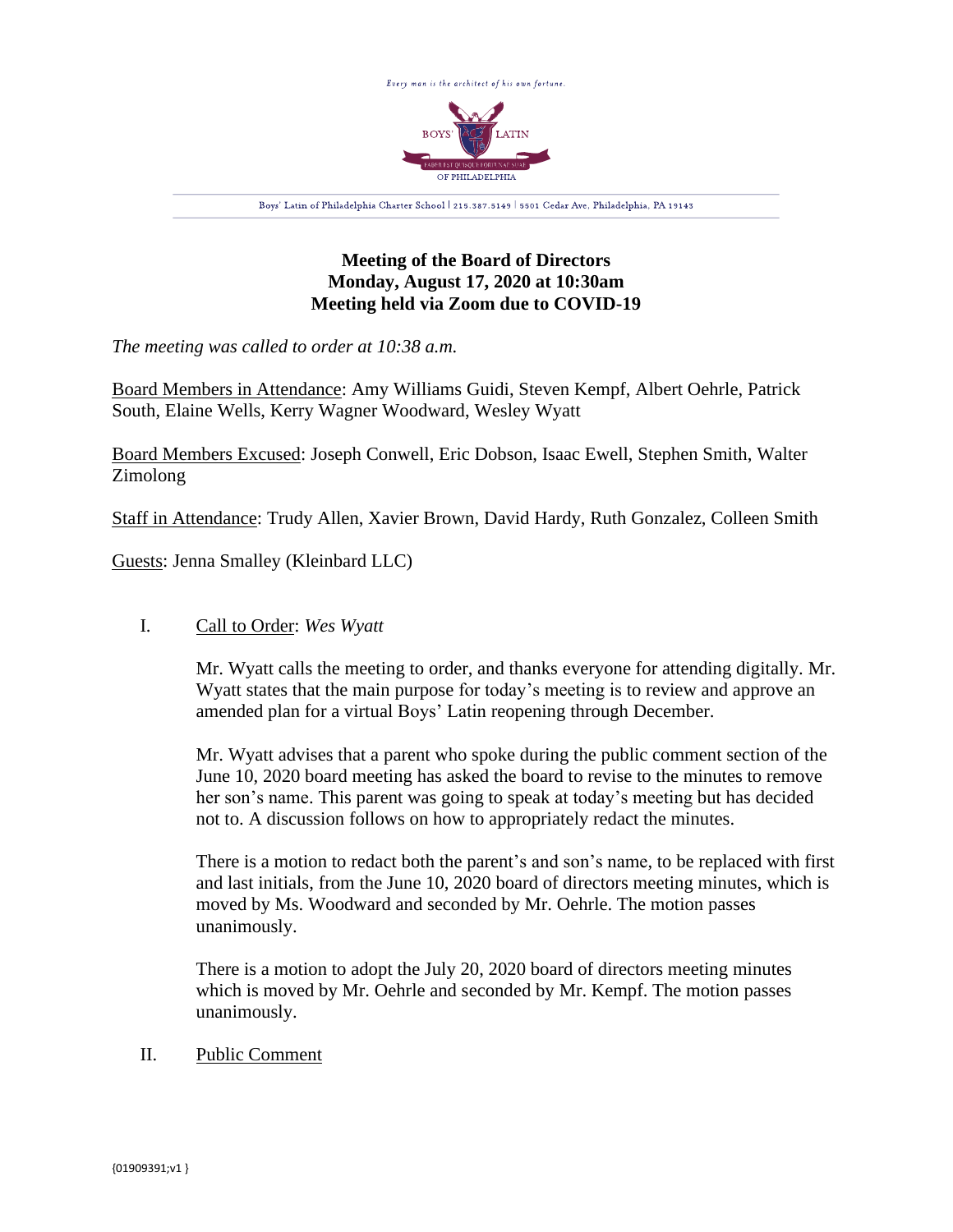Due to the aforementioned parent's decision not to speak, there is no public comment portion of today's meeting.

## III. School Health and Safety Plan: *Ruth Gonzalez*

Ms. Gonzalez begins by updating the board on Boys' Latin's reopening plan for the 2020-2021 academic year. The reopening plan was shared with faculty and parents, along with survey asking for concerns. Ms. Gonzalez reports that 64 percent of parents and 65 percent of faculty responded that they felt uncomfortable with inperson instruction. Based on both the parents and faculty surveys, Boys' Latin has decided to adopt a one-hundred percent virtual reopening through December 3, 2020.

Ms. Gonzalez then breaks down the reopening plan for the board, with the first trimester taking place from September 9 to December 3, 2020. A decision on the second trimester will be announced on November 12, 2020 and a decision on the third trimester will be announced on February 11, 2021. Employees who are deemed essential will report to the Boys' Latin High School for in-person work.

Ms. Gonzalez advises that all students will receive a laptop along with internet access via a mobile hotspot issued by Boys' Latin or Internet Essentials. The school has also invested in a school learning management system which creates a centralized location for all academic information such as grades and instructional materials. Ms. Gonzalez explains that live teaching sessions will be conducted through Zoom which includes faculty meetings. There will also be increased support for faculty, as Boys' Latin is giving teachers the opportunity to come into the school and teach from their classrooms if they prefer. Boys' Latin will also increase professional development and provide stipends to faculty for costs associated with virtual teaching.

Ms. Gonzalez then describes the weekly learning schedule, which consists of live classes taking place on Monday, Tuesday, Thursday, and Friday from 8:00am to 3:25pm. Wednesdays will consist of independent work, office hours, and meetings. Classes will last for 45 minutes each with a 25-minute lunch break scheduled.

Ms. Wells asks about technical support for parents and how the school will handle any technological issues student face. Ms. Smith advises that Boys' Latin is going to require every student to complete a "how to be a successful online student" module which walks students and parents through how to use Zoom and the various other programs. Ms. Smith then explains the process in place to help families with any issues by submitting either a request or urgent request to technical support which would be responded to within 24 hours or 4 hours, respectively. Ms. Allen adds that when these technical issues arise, the principal will be notified directly who will then work with the teachers to keep everyone apprised of the student's situation so those technical issues do not negatively reflect upon the student.

A discussion follows on the survey results, the reasons why parents and teachers feel uncomfortable returning, transportation issues for faculty and students, the School